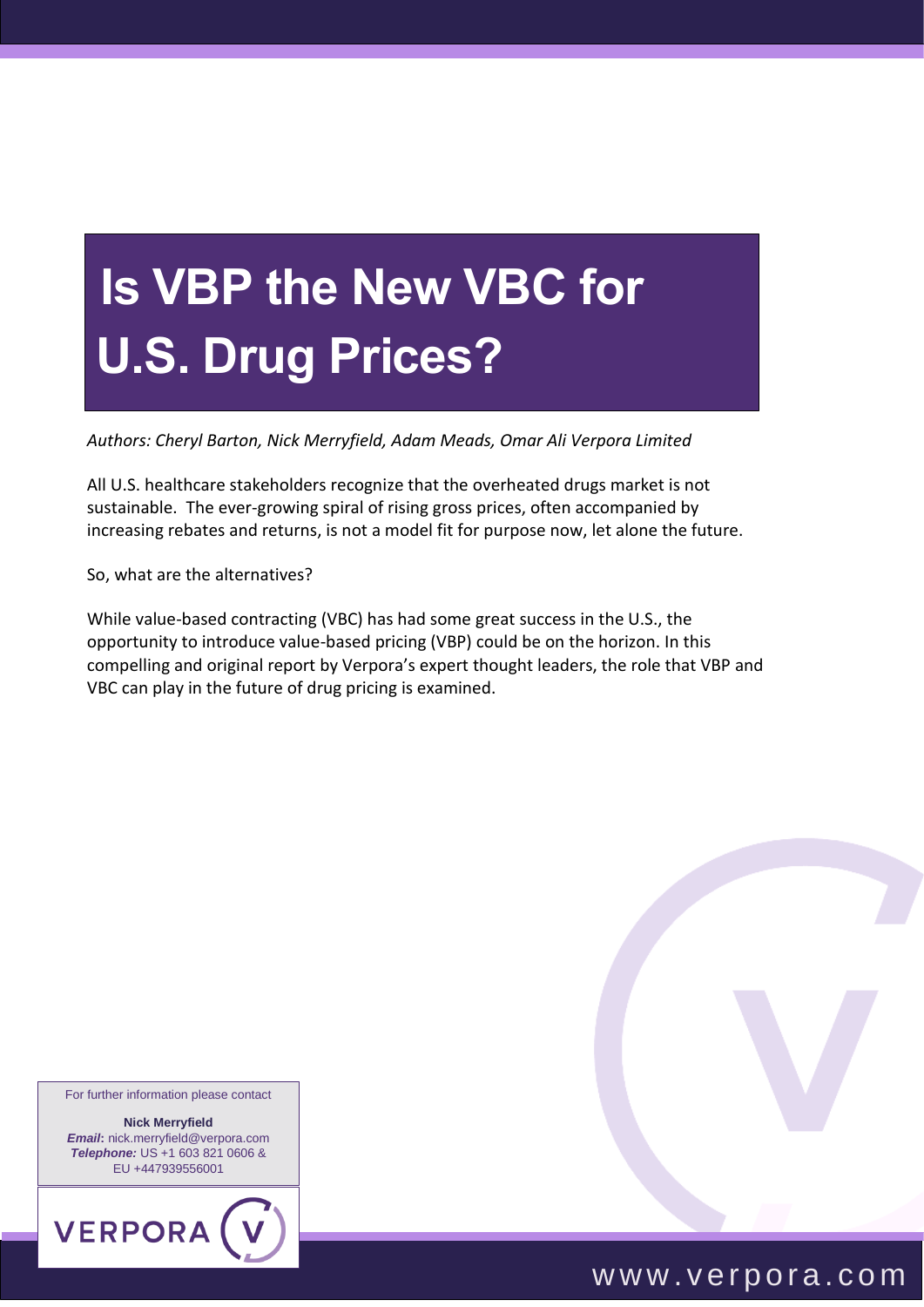# **Is VBP the New VBC for U.S. Drug Prices?**

*Authors: Cheryl Barton, Nick Merryfield, Adam Meads, Omar Ali, Verpora Limited*

#### **Introduction**

<span id="page-1-0"></span>From senators to the sick, healthcare stakeholders unanimously agree that U.S. drug list prices are unsustainable.<sup>i</sup> Net and gross prices often bear no relation to each other, with both Sanofi and Merck reporting that in 2020 approximately half of all sales went on paying discounts, rebates and returns (54%<sup>ii</sup> and 45.5%,<sup>iii</sup> respectively), even though patient out-of-pocket (OOP) costs increased.<sup>iv</sup>

#### **Value, access & price**

In 2019, the U.S. Senate Finance Committee (SFC) met with manufacturers and Pharmacy Benefit Managers (PBMs) to discuss these sustainability issues.<sup>v,vi</sup> In the written statements from executives who testified at the SFC, six of the seven biopharmaceutical CEOs and four of the five PBMs, argued in favor of a "valuebased" solution to the gross-to-net challenge.

Since the hearing, several manufacturers have re-evaluated their pricing policies, with access to most documents now publicly available (*Table 1 – Summary of Pricing Policies*). A word frequency analysis on the policy summaries reveals the top five most popular words manufacturers use are (in order):

- **1. Medicines**
- **2. Patients**
- **3. Value**
- **4. Healthcare**
- **5. Access**

While medicines, patients, and healthcare are relatively self-explanatory, what is really meant by value and access, particularly in the context of price?

The statements show that value is positioned as the significance a medicine bringsto a patient and how that relates to improved access (for the patient). How manufacturers then relate value to price is somewhat less clear but consistent themes across the different policies include: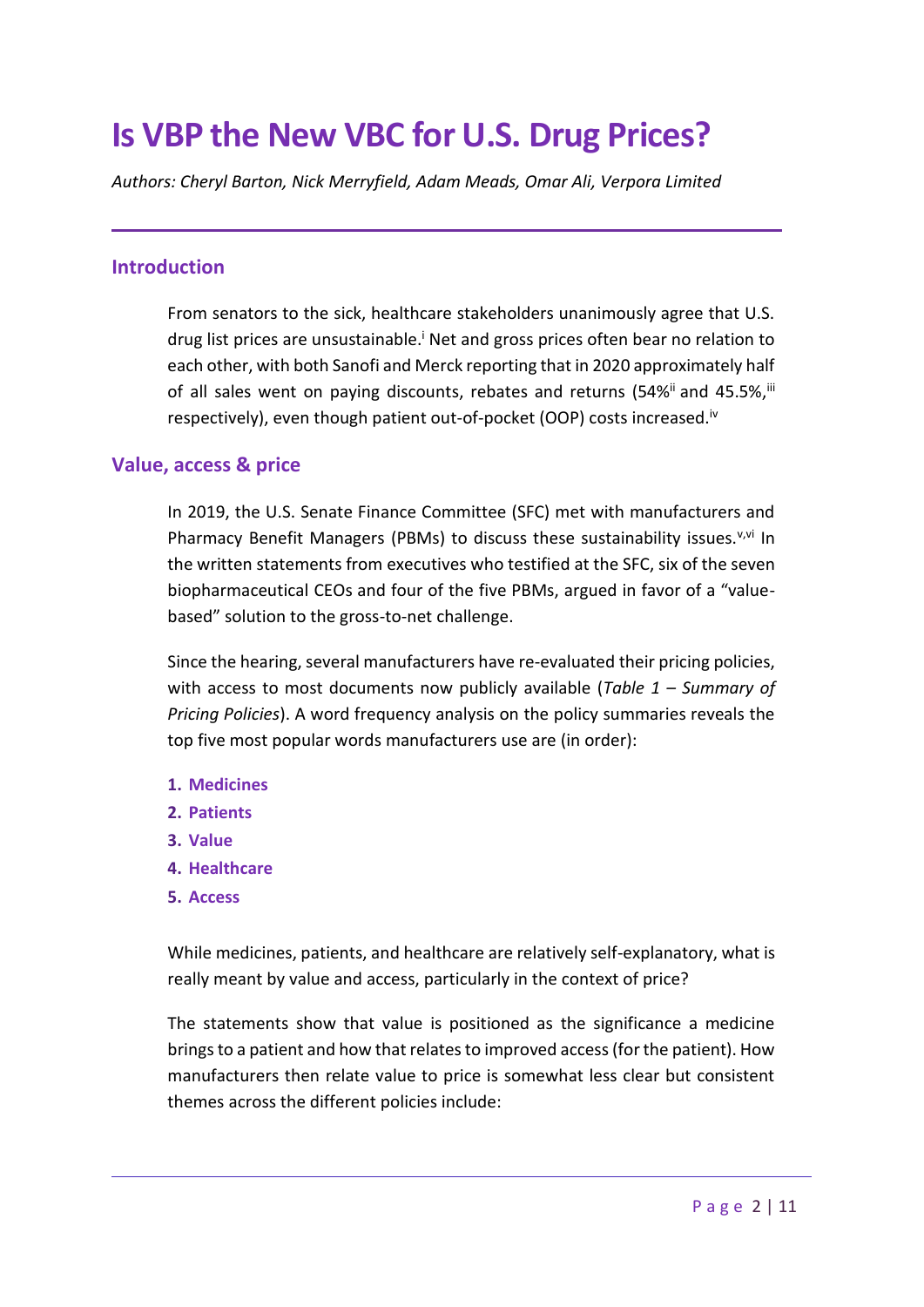- **1.** The value it brings to a specific patient population, healthcare system and/or society
- **2.** Its ability to address societal concerns
- **3.** Its potential to reduce healthcare costs such as surgical interventions, hospital stays, and long-term care

*"Unfortunately, U.S. and global payers don't generally value these measures. It's like the two parties are looking at the same object through different ends of the telescope",* said **Omar Ali, Head of Payers at Verpora and former advisor to NICE.**

Mr. Ali's comments are supported as **Everett Neville, former VP and Chief Trade Relations Officer at Express Scripts**, speaking to Pharmavoice in 2016. *"The biggest issue is that pharma and payers are not speaking the same language. Payers want products that bring an improvement to outcomes — whether by better cures, shorter terms of therapy, or fewer side effects — and are better than treatments available today, at a price that is commensurate with the drug's value."*

Mr Ali suggests that while the ability to reduce healthcare costs is valuable, not all medicines offer such a reduction. Frequently, medicines increase healthcare utilization through extending end of life care. Even though HTA bodies account for this with QALYs, there is no national arbitrator (outside of ICER's recommendations) in the U.S. In terms of additional value to society and specific sub-populations, these are commendable but can be difficult for payers to quantify and/or justify.

It quickly becomes apparent why it's close to impossible for manufacturers to value and price new innovations using a standard framework for all medicines.

| <b>Company</b>     | <b>Pricing policies and implementation</b>                                                        |
|--------------------|---------------------------------------------------------------------------------------------------|
| <b>AbbVie</b>      | AbbVie strives to impact patients and drive sustainable growth by discovering and                 |
|                    | delivering a consistent stream of innovative medicines that address serious health                |
|                    | problems. It aims to create real health improvements and to be a leading health                   |
|                    | care innovator to develop medicines that bring value for patients. <sup>vii</sup> In 2018, AbbVie |
|                    | announced that it evaluates specific pricing decisions on an annual basis, with                   |
|                    | careful consideration of a variety of factors and indicated it would implement a                  |
|                    | single digit price increase and continue to act responsibly with respect to drug                  |
|                    | pricing. <sup>viii</sup>                                                                          |
| <b>AstraZeneca</b> | AstraZeneca has committed to using targeted innovation that will utilize Real World               |
|                    | Evidence (RWE) to show how its medicines, services and business models bring                      |
|                    | value to those who rely on them. This approach is driven by the belief that the price             |
|                    | of a medicine should reflect its value, maximize patient access, and provide                      |

#### *Table 1: Summary of Pricing Policies*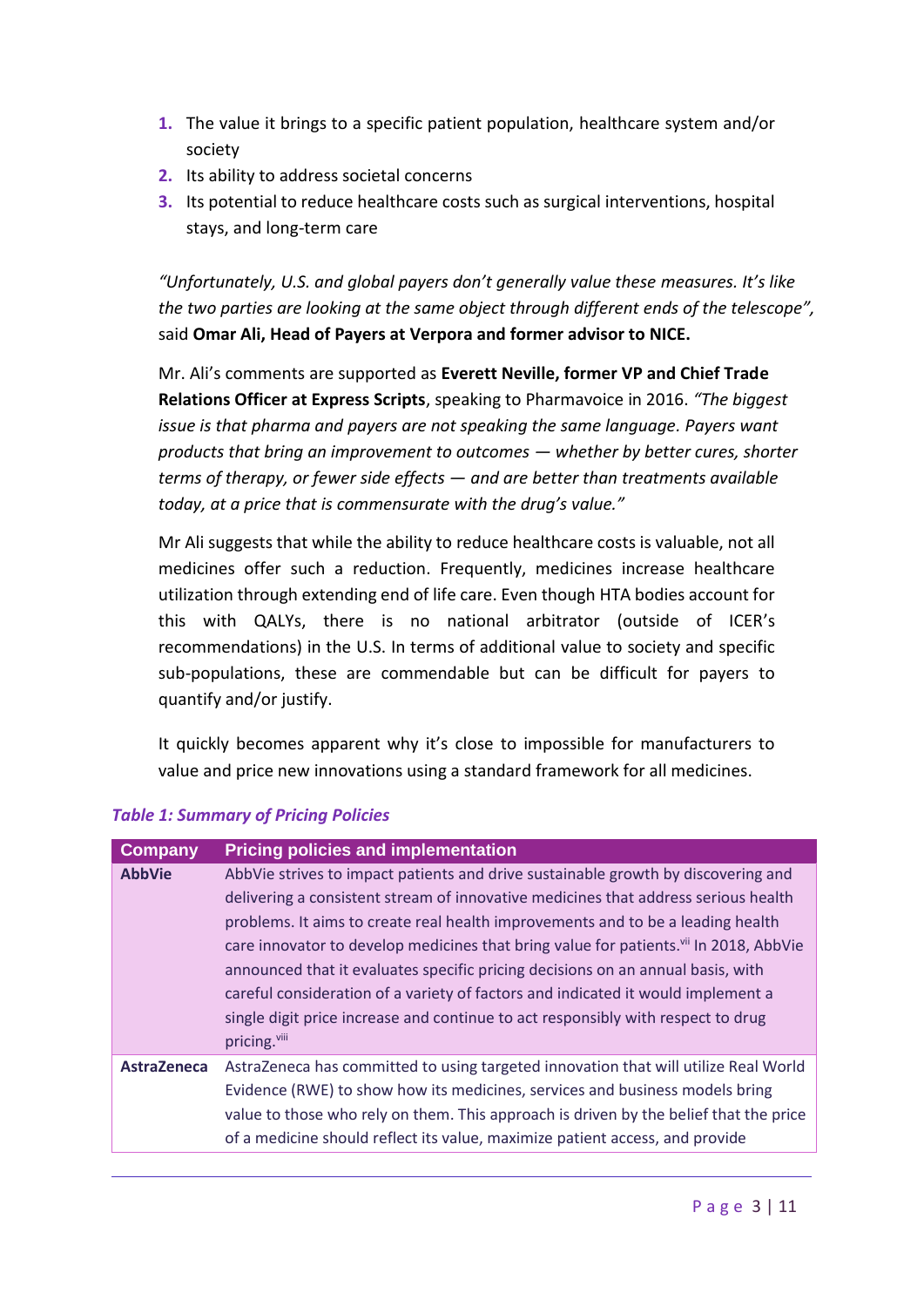<span id="page-3-1"></span><span id="page-3-0"></span>

|                                                  | flexibility to accommodate variations in global healthcare systems, as well as the<br>economic realities for patients. AstraZeneca's Access and Affordability Programs are<br>available to patients who meet the eligibility requirements. These programs range<br>from removing barriers to access, reducing OOP expenses through discounts or co-<br>payments, and offering medicines for free to those who cannot afford to pay. <sup>ix</sup><br>In 2020, AstraZeneca worked closely with a European government to create an<br>outcomes-based agreement for a medicine that treats severe asthma. This<br>agreement links reimbursement to RWE, thereby ensuring that only patients who<br>receive a benefit continue treatment and that the health system only reimburses<br>AstraZeneca for these patients. The company has entered into over 100 innovative<br>value-based agreement partnerships, across its main therapy areas that are<br>Oncology, Cardiovascular, Renal and Metabolism; and Respiratory and Immunology. |
|--------------------------------------------------|--------------------------------------------------------------------------------------------------------------------------------------------------------------------------------------------------------------------------------------------------------------------------------------------------------------------------------------------------------------------------------------------------------------------------------------------------------------------------------------------------------------------------------------------------------------------------------------------------------------------------------------------------------------------------------------------------------------------------------------------------------------------------------------------------------------------------------------------------------------------------------------------------------------------------------------------------------------------------------------------------------------------------------------|
| <b>Bristol-</b><br><b>Myers</b><br><b>Squibb</b> | Bristol-Myers Squibb (BMS) is committed to making its medicines accessible to<br>patients who need them. The company is actively engaged in discussions about how<br>pharmaceutical manufacturers can address wider societal concerns about the rising<br>costs of healthcare; and to this end, is working with governments, payers, patients,<br>healthcare providers and other stakeholders around the world to develop<br>sustainable solutions while providing innovative medicines for patients in need. <sup>xi</sup> In<br>the U.S., BMS offers one of the most robust patient access programs for cancer<br>patients in the industry, through BMS Access Support. <sup>xi</sup> For patients faced with<br>financial challenges, BMS has pledged that those who need any of its FDA approved<br>Immuno-Oncology medicines, will have access to them.                                                                                                                                                                         |
| Johnson &<br>Johnson                             | The fourth annual Janssen U.S. Transparency Report advocates that every individual<br>should have access to affordable healthcare, including the medicines they need.<br>The company believes that moving towards an approach that makes value, not<br>volume, the priority, implies that everyone who plays a part in the healthcare<br>system is held accountable for the results or outcomes that are delivered. <sup>xii</sup> This<br>approach focuses on healthcare interventions such as medicines, surgeries, in-office<br>practitioner visits, or other forms of care that deliver the best results at the lowest<br>cost.                                                                                                                                                                                                                                                                                                                                                                                                  |
|                                                  | In setting an initial list price for a medicine, Janssen U.S. balances: (1) the value of<br>the product to patients, the healthcare system, and society. What matters most is<br>how the medicine will improve patient health. The company also assesses the<br>medicine's potential to reduce a variety of costs including surgeries, hospital stays,<br>or long-term care; as well as the improvement the medicine represents over the<br>existing standard of care; (2) The importance of ensuring affordable access to<br>medicines for people who need them. Janssen U.S. works closely with insurers,<br>PBMs, governments, hospitals, physicians, and other providers of healthcare to<br>ensure that those who are prescribed its medicines can get access to them; (3) The<br>importance of ensuring the company can continue to develop future ground-<br>breaking cures and treatments. <sup>xii</sup>                                                                                                                    |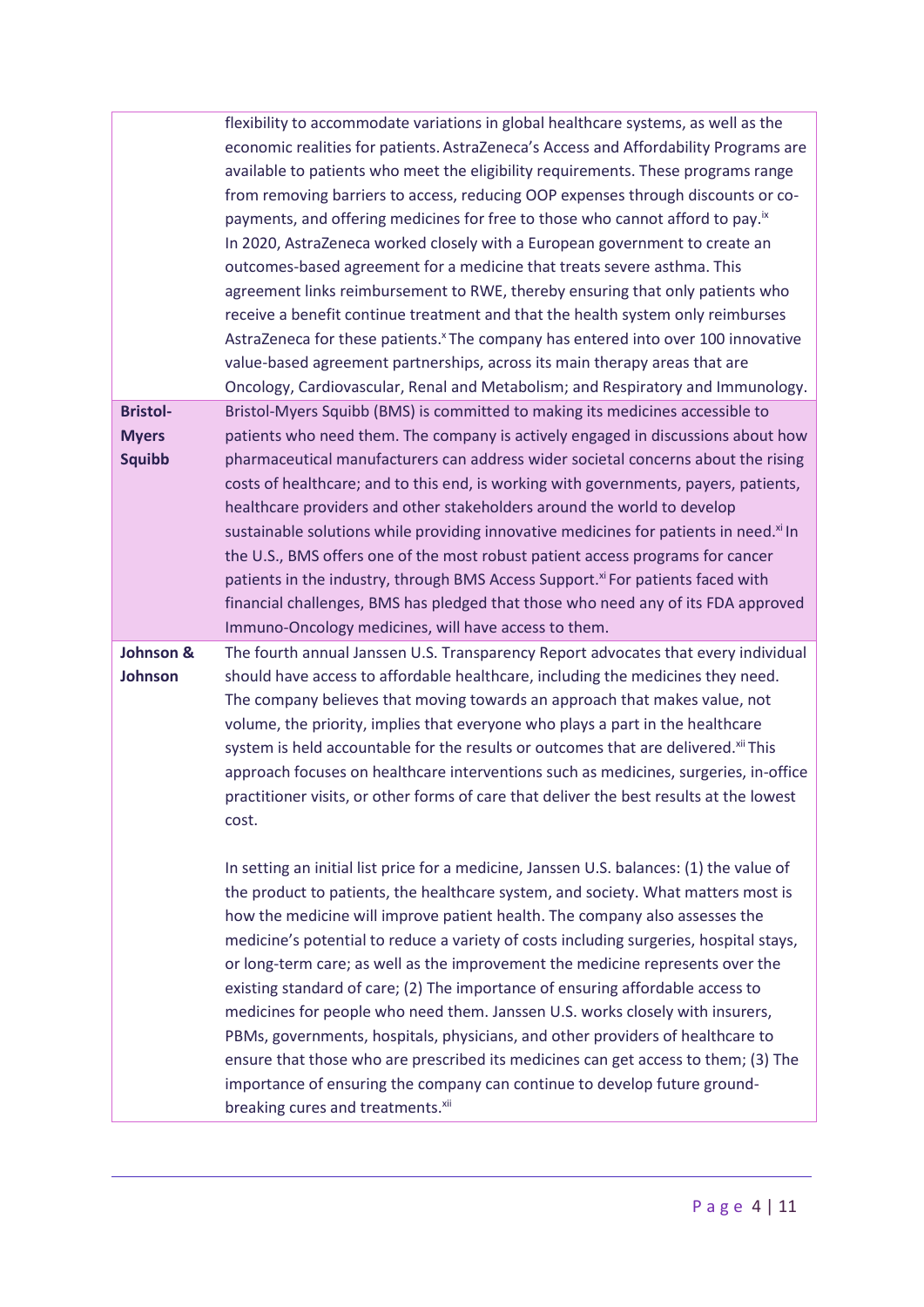<span id="page-4-2"></span><span id="page-4-1"></span><span id="page-4-0"></span>

|               | Janssen U.S. also runs the Janssen CarePath program which provides access,                                                                                                                                                                                                                                                                                                                                                                                                                                                                                                                                                                                                                                                                                                                               |
|---------------|----------------------------------------------------------------------------------------------------------------------------------------------------------------------------------------------------------------------------------------------------------------------------------------------------------------------------------------------------------------------------------------------------------------------------------------------------------------------------------------------------------------------------------------------------------------------------------------------------------------------------------------------------------------------------------------------------------------------------------------------------------------------------------------------------------|
|               | affordability, and treatment support resources to help patients get started on, and                                                                                                                                                                                                                                                                                                                                                                                                                                                                                                                                                                                                                                                                                                                      |
|               | stay on, the Janssen medications that are prescribed by their healthcare                                                                                                                                                                                                                                                                                                                                                                                                                                                                                                                                                                                                                                                                                                                                 |
|               | practitioners. In 2019, Janssen U.S. helped approximately 1.3 million patients                                                                                                                                                                                                                                                                                                                                                                                                                                                                                                                                                                                                                                                                                                                           |
|               | through the Janssen CarePath program. <sup>xii</sup>                                                                                                                                                                                                                                                                                                                                                                                                                                                                                                                                                                                                                                                                                                                                                     |
| Merck & Co.   | In pricing its medicines and vaccines, Merck bases the value of a medicine on a<br>number of criteria that are designed to ensure that its prices reflect: the benefits<br>that the medicines provide to people and society; that medicines are available to<br>those who need them; and that the company is able to continue to invest in<br>Research and Development (R&D) in order to create new medicines and vaccines<br>going forward. xiii Merck also supports policies to limit what people must pay out of<br>pocket for their medicines; and strives to ensure that people receive the benefit of<br>the large discounts drug makers pay to PBMs and insurance companies. In this<br>context, Merck believes that people's OOP payments should be tied to what<br>insurers pay for a medicine. |
|               | In 2020, Merck's average U.S. portfolio discount (yearly rebates, discounts and<br>returns) averaged 45.5%. Xiii In addition, Merck also believes that a drug<br>manufacturer should be paid based on the medicine's value that is tied to its<br>benefits and the ability to improve patient health outcomes. This is based on the<br>notion that a company should be reimbursed for a medicine based on the value it<br>delivers. Merck created its first U.S. Patient Assistance Programs (PAPs) to keep<br>affordable medicines within the reach of patients. Today, the company's patient<br>assistance offerings include the Merck Patient Assistance Program, Merck Vaccine<br>Patient Assistance Program, and the Hospital product Replacement Program. <sup>xiv</sup>                           |
| <b>Pfizer</b> | Pfizer is committed to pricing its medicines in a way that reflects the benefits they                                                                                                                                                                                                                                                                                                                                                                                                                                                                                                                                                                                                                                                                                                                    |
|               | bring to patients and society, ensuring patients have access to medicines, and<br>which enables the company to invest in new medicines. The company considers<br>several factors when determining the price of a medicine, such as the impact on<br>patients and their disease; other available treatments; the potential to reduce other<br>healthcare costs such as hospital stays; and affordability. <sup>xv</sup> Pfizer also consults<br>physicians, payers and patient groups where appropriate; and engages with<br>patients, doctors and healthcare plans to seek their views. The company then<br>negotiates with insurers, including PBMs and Managed Care Organizations (MCOs)<br>with a view to obtaining significant discounts from the initial price. XV                                  |
| <b>Sanofi</b> | Sanofi focuses on several therapeutic areas that span specialty care and general                                                                                                                                                                                                                                                                                                                                                                                                                                                                                                                                                                                                                                                                                                                         |
|               | medicines, including immunology, oncology, rare diseases, rare blood disorders,<br>diabetes, and cardiovascular diseases, as well as vaccines. Sanofi has a longstanding<br>commitment to promote healthcare systems that make treatments accessible and<br>affordable to patients in need. Sanofi strongly believes that a transition to a value-<br>driven healthcare system, which provides incentives for the highest-quality care,<br>must be encouraged, as this evolution will enable both affordable access to<br>treatment and continued investment in medical innovation. <sup>xvi</sup> With this in mind,                                                                                                                                                                                    |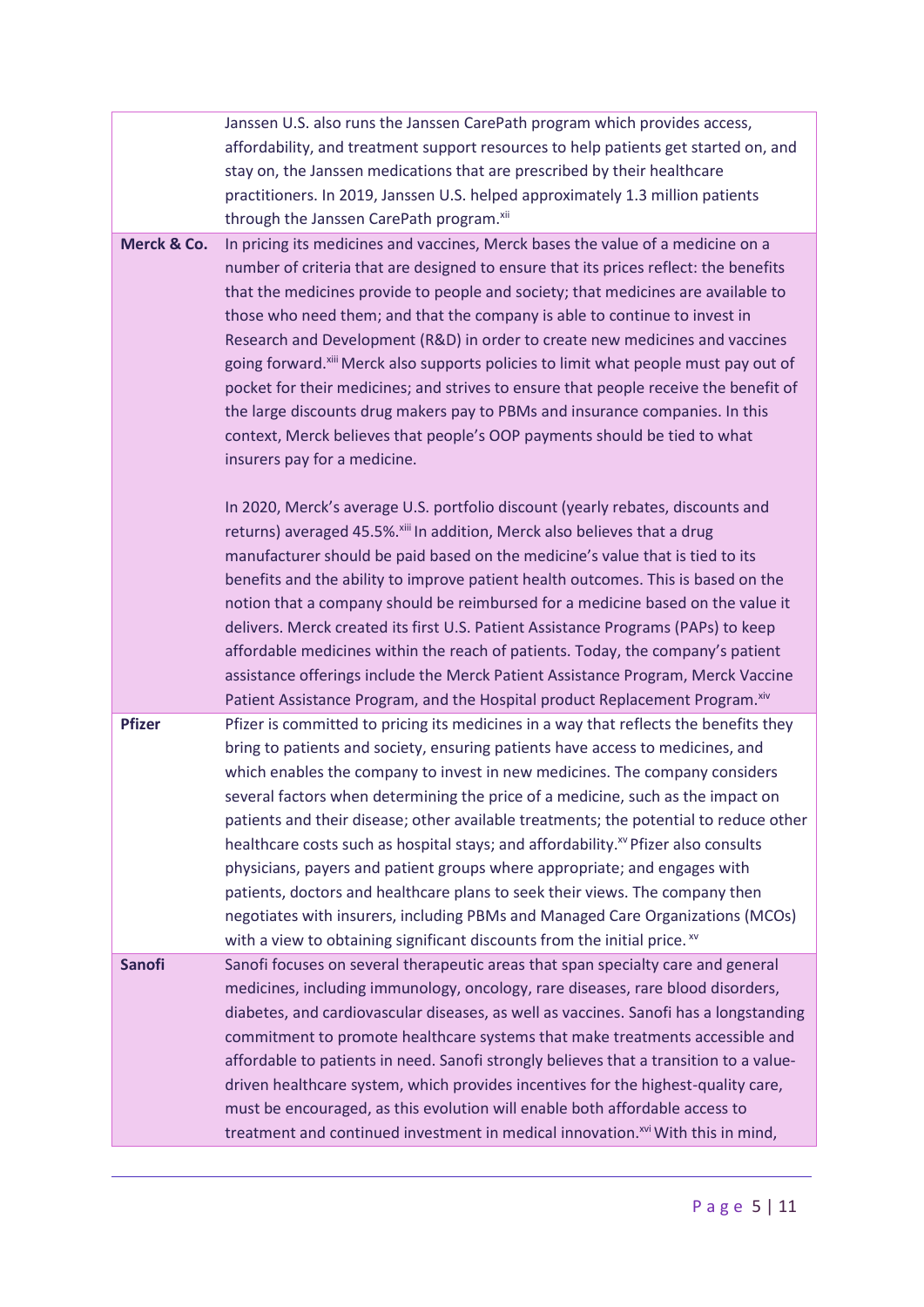Sanofi prices its medicines according to their value, while contributing to broader solutions that improve patient outcomes and support affordability within the U.S. healthcare system.

When setting the price of a new medicine, Sanofi holds itself to a rigorous and structured process that includes consultation with external stakeholders, and considers the following factors: a holistic assessment of 'value', including (1) clinical value and outcomes, or the benefit the medicine delivers to patients and how well it works compared to a standard of care; (2) economic value, or how the medicine reduces the need of other healthcare interventions; and (3) social value, or how the medicine contributes to quality of life and productivity.<sup>[xvi](#page-4-2)</sup> Sanofi's assessments rely on a range of internal and external methodologies, including Health Technology Assessment (HTA) and other analyses that help define or quantify 'value', and include patient perspectives and priorities.

Sanofi also analyses other similar treatment options that are available, or anticipated at the time of launch; affordability, including the steps that must be taken to promote access for patients; as well as unique factors specific to the medicine at the time of launch, such as the need to support ongoing clinical trials so as to reinforce the value of its medicines, implement important regulatory commitments, or develop sophisticated patient support tools that can help decrease the total cost of care.[xvi](#page-4-2)

*Source: Authors own research*

#### **Alternative pricing models**

As a result, a range of alternative drug pricing models have now been proposed, many of which are value-based (see Table 2).

| <b>Concept</b>                                | <b>Definition</b>                                                                                                                                                                                                                                                           |
|-----------------------------------------------|-----------------------------------------------------------------------------------------------------------------------------------------------------------------------------------------------------------------------------------------------------------------------------|
| <b>Financial risk-based</b><br>contracts*     | These contracts involve full or partial reimbursement to the<br>purchaser if certain predetermined financial outcomes are met<br>(or not met). Financial outcomes could include successfully<br>treating a patient at a lower cost than a competing therapy, for<br>example |
| <b>Outcome-based</b><br>contracts/agreements* | Manufacturer refunds or rebates the payer when an agreed-<br>upon outcome is unmet                                                                                                                                                                                          |
| <b>Value-based pricing</b><br>(VBP)           | Systematic analyses to determine a price based on a drug's<br>attributes and stakeholder preferences. Price of a drug set on<br>the magnitude of its benefit                                                                                                                |
| <b>Value-based</b><br>insurance design        | A health benefit design that reduce out-of-pocket expense for<br>high-value medical care and treatments                                                                                                                                                                     |

#### *Table 2: Comparison of Value-Based Pricing and Adjacent Concepts*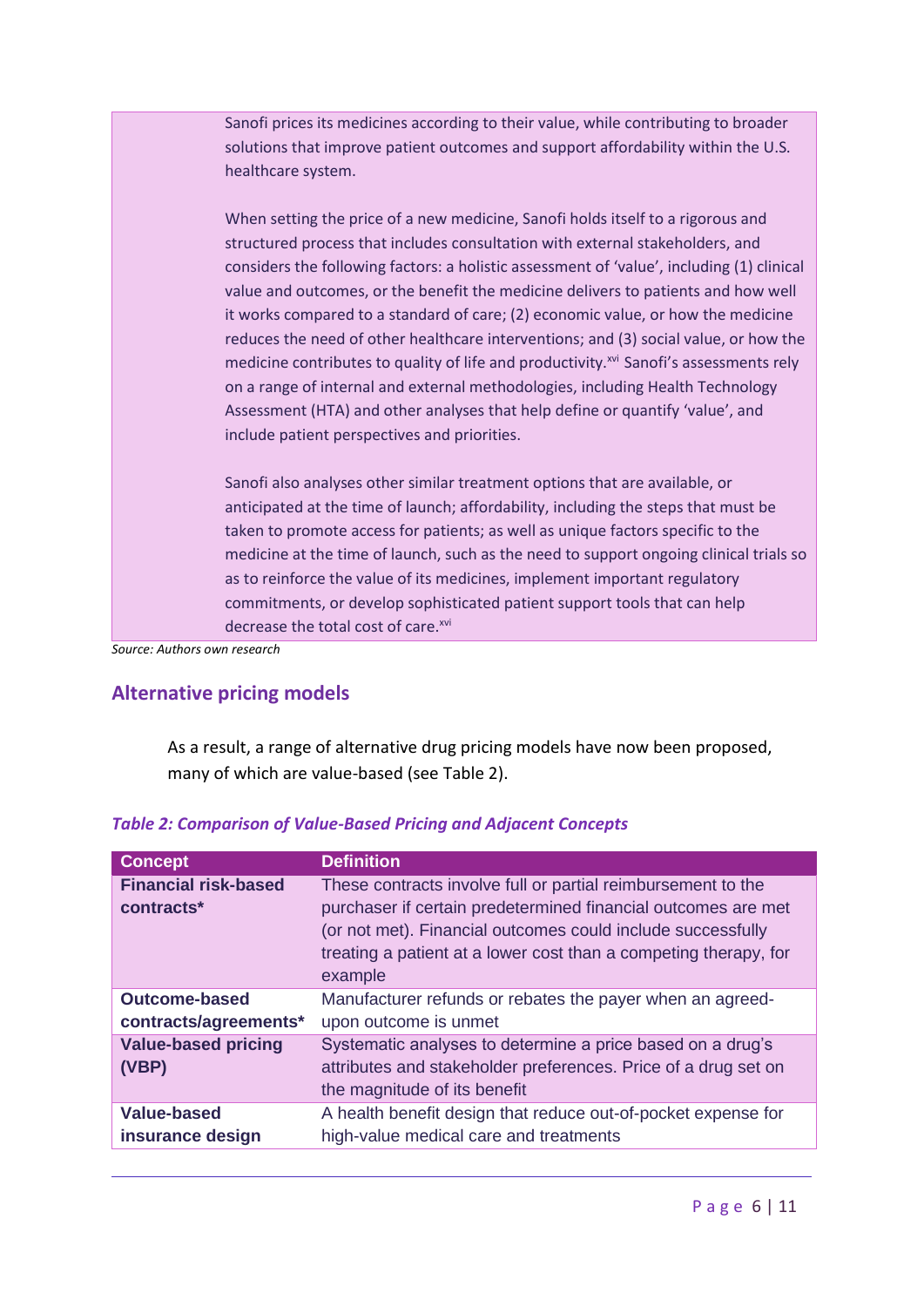| <b>Volume-based pricing</b>                 | This model is useful in circumstances where large quantities of<br>a drug are needed, especially for preventative therapies, such<br>as vaccinations.                                                                            |
|---------------------------------------------|----------------------------------------------------------------------------------------------------------------------------------------------------------------------------------------------------------------------------------|
| <b>Subscription-model</b>                   | This model offers an "all you can treat" arrangement for<br>purchasing drugs                                                                                                                                                     |
| <b>Mortgage pricing</b>                     | Commits a payer to pay expensive treatments over time                                                                                                                                                                            |
| <b>Indication-specific</b><br>pricing (ISP) | Drug price specific to each of its licensed uses                                                                                                                                                                                 |
| <b>Cost-recovery</b>                        | Cost recovery for the manufacturer, representing an estimate<br>based on peer-reviewed methods of calculating the minimum<br>costs of production for a course of therapy                                                         |
| .                                           | $\mathbf{r}$ , and the set of the set of the set of the set of the set of the set of the set of the set of the set of the set of the set of the set of the set of the set of the set of the set of the set of the set of the set |

\*also known as value-based contracts or value-based agreements

*Source: collated from ICER, 2020;xvii Kaltenboeck et al., 2018;xviii Ohn, J. & Kaltenboeck, 2018;xix PwC, 2019xx* 

#### **Increased interest in value-based solutions**

The most frequently used alternative pricing model in recent years has been value-based contracting (VBC). Verpora's Annual Status of VBC Report 2020 demonstrated that VBC remains attractive to U.S. payers with over two-thirds of respondents surveyed (*n=32 active U.S. VBC payers*), expecting the use of valuebased contracts to grow in the next 12-months (see Figure 1).



#### *Figure 1: Expected VBAs in Next 12 months*

<span id="page-6-0"></span>. More . Same . Less

*Source: Verpora Annual Status of VBC Report 2020, as of April 2020xxi*

U.S. payers responding to the survey also reported the benefits of VBC include patients and caregivers gaining an enhanced treatment experience; increased stakeholder awareness; improved treatment management and enhanced care coordination (see Figure 2).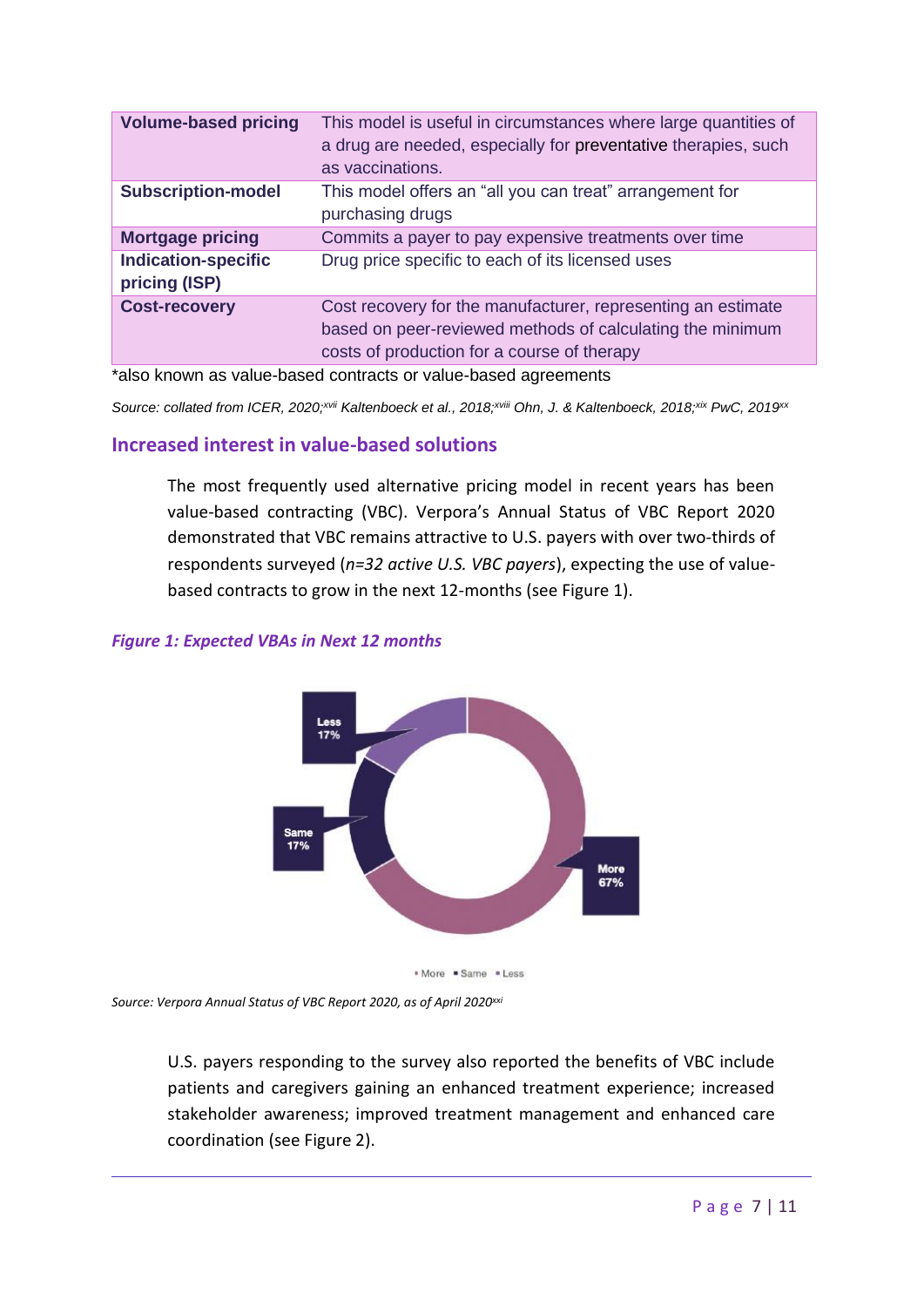

#### *Figure 2: Payer Responses on the Impact of VBC on Patient and Caregiver Outcomes*

 *Source: Verpora Annual Status of VBC Report 2020, as of April 2020[xxi](#page-6-0)*

## **Emergence of value-based pricing (VBP)**

While VBCs may have many positive attributes, opponents argue they do not result in a decrease to the gross price and a small discount on an artificially high list price is meaningless.

*"You can have a high value treatment and its high value might be achieved through a VBC but just the mechanism of VBC does not in any way imply that treatment represents good value. Some VBCs are structured where a percentage of a rebate is provided if the patient does not achieve a certain outcome at the end of a defined period of time. But if the underlying price is completely untethered and does not reflect how well the treatment improves a patient's life, then the incremental discount is not that relevant."*

#### **David Whitrap, Vice President, Communications and Outreach, Institute for Clinical and Economic Review (ICER)**

A growing interest is therefore now being seen in utilizing value-based pricing (VBP), either in combination with VBC or as a single source solution, to address increasing list prices.

In simple terms, VBP is adjusting the gross price based on the perceived value it brings to a healthcare system.<sup>xxii</sup> Proponent's measure value on a variety of metrics, not dissimilar to those identified in the manufacturer's pricing policies.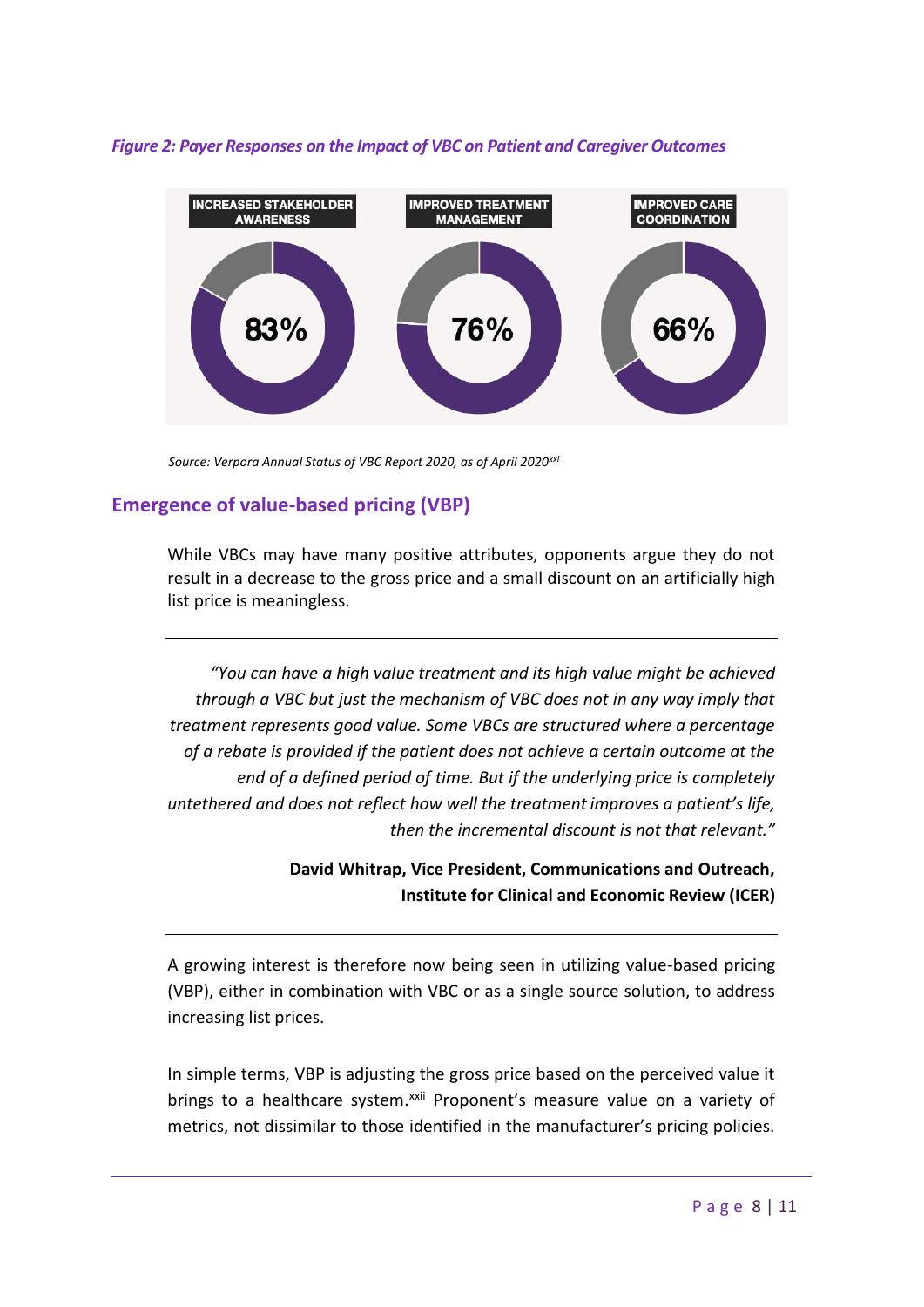For example:

- Enhanced quality of life caregiver input and patient-reported outcomes
- Extended survival or improved clinical outcomes
- Reduced healthcare utilization and/or cost offset against existing treatments<sup>xxiii,xxiv</sup>

Supporters of VBP argue that this reduction in gross price needs to be traded in exchange for wider, simpler and lower-cost patient access to new medicines.<sup>xxv</sup> It is argued that by using VBP, and gaining more patients access to new innovations quicker, further improvements in quality of life, clinical outcomes, healthcare utilization and ultimately, cost-savings will occur.

### **VBP Aligns to PBM Changes**

Historically, VBP may have proven counter intuitive for PBMs, generating lower rebates on reduced gross prices. However, with the consolidation of drug distribution and payment channels, coupled to an ongoing switch by PBMs away from traditional rebate to admin and service fees, times are changing.

Additionally, the emergence of full transparency PBMs, where charges are provided to clients as visible fees and all rebates are passed through has started.

According to **Jim Van Lieshout, MBA, Senior Director, Industry Relations & Contracting at Navitus:**

*"Navitus is 100% transparent and passes through any value that we receive from pharma to our clients."*

In 2021 Express Scripts Inc. (ESI) announced at their investor day that around threequarters of their clients now receive rebates in full, an increase of more than fifty percent since 2018[.](#page-1-0)ii

Additionally, with some PBMs' exploring new business models (Zinc and Ascent Health Services), the role of administration and service fees<sup>xxvi</sup> is starting to play a greater role, potentially breaking the rebate trap and laying the path for VBP.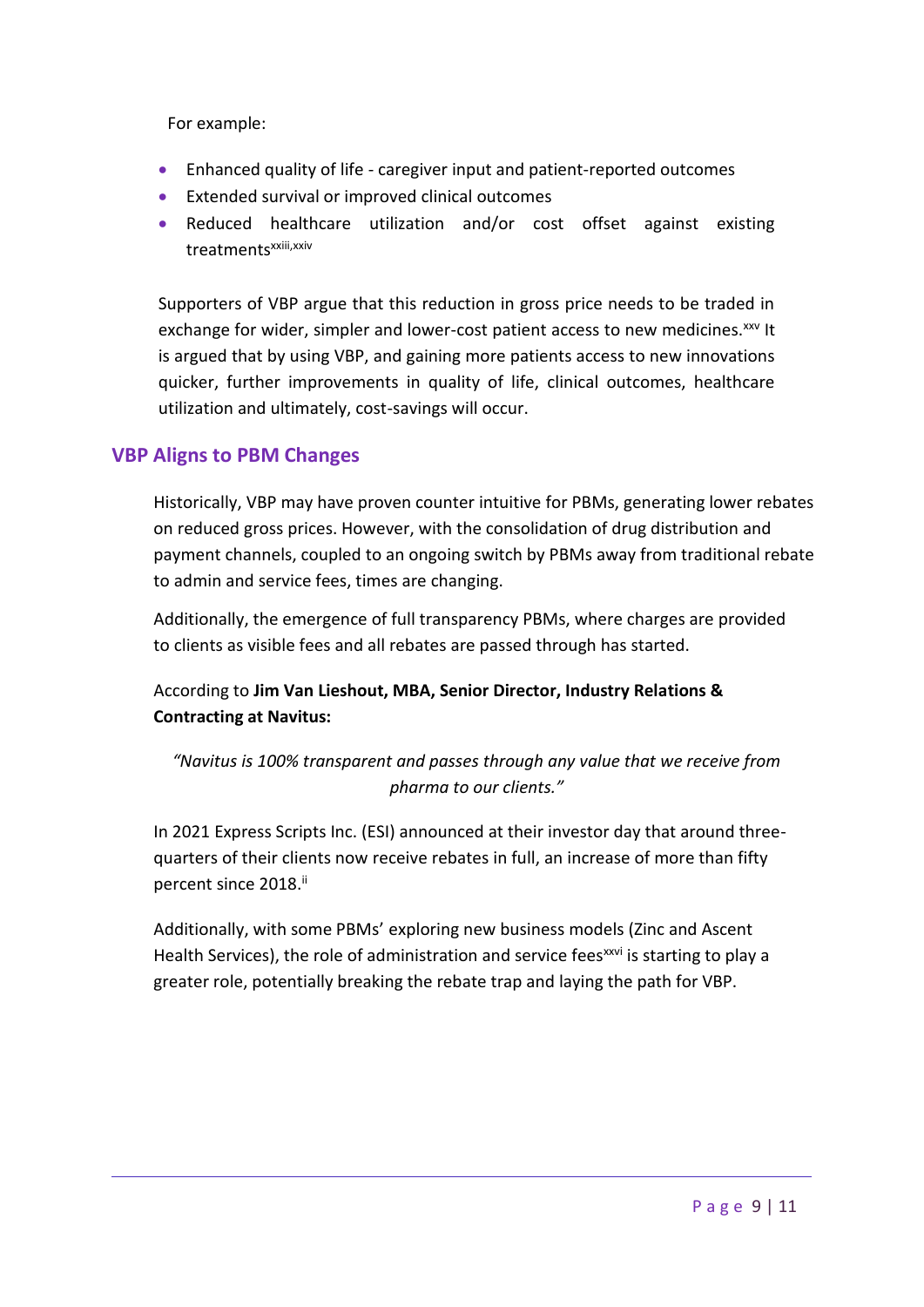# **Conclusion**

For now, traditional pricing and VBC are here to stay. However, over the next few years there is an argument that value-based contracting could provide a mechanism to underwrite the risk of lowering gross drug prices and expanding access through value-based pricing.

While VBP is probably not at the point of implementation, it could be that an existential challenge to U.S. drug costs such as H.R.3 (Lower Drug Costs Now Act), with its range of measures to attack drug prices<sup>1</sup>, could provide the catalyst all stakeholders need for exploring alternative models such as VBP.